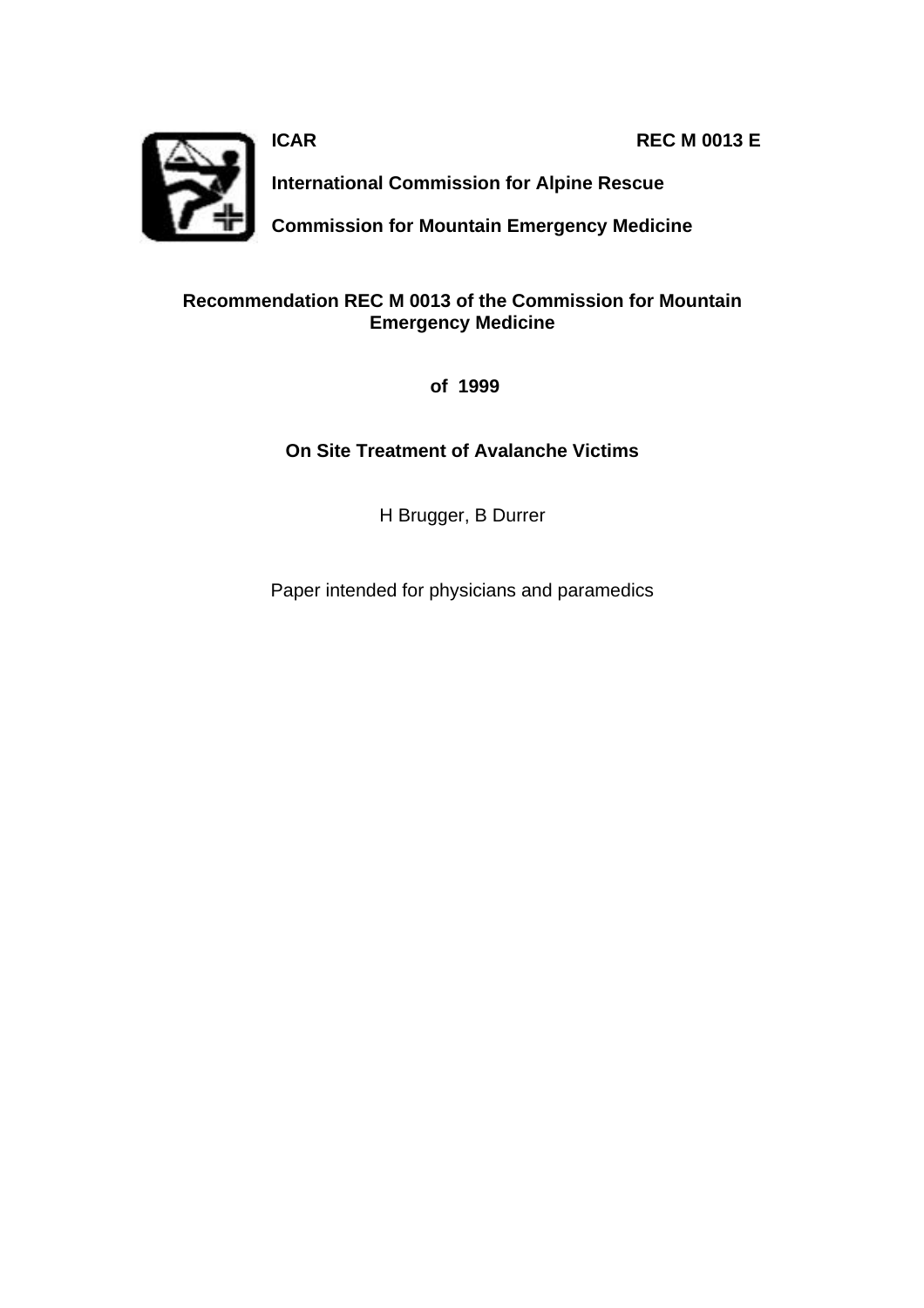An avalanche accident is a medical emergency. In all decisions the goal of rapid rescue of the victim(s) must be balanced against the risks to the rescue team. The possibility of a second avalanche, snow conditions, as well as topographic and meteorological factors must be evaluated. "Thinking ahead" should be the guiding principle of the rescue procedure. Try to bring emergency doctors and/or paramedics and dog handlers with dogs ("docs and dogs") as soon as possible to the site of the avalanche. The more persons buried the more doctors and/or paramedics you need.

In case of a short burial time (up to 35 minutes) a rapid extrication has absolute priority. If a buried person is in a critical condition, it will probably be attributable to acute asphyxia or to mechanical trauma. In case of respiratory arrest start artificial respiration as soon as possible during recovery. After a complete burial (head and trunk buried) hospitalise the patient in any case for 24 hours for observation (pulmonary complications: aspiration, pulmonary oedema). After a prolonged burial time (as from 35 minutes) hypothermia is to be expected, therefore extrication should be not as speedy as possible but as gently as possible. An air pocket and free airway are essential for survival and that's why on uncovering the face it's absolutely necessary to look for them. So far a core temperature of 13° can be supposed as lower therapeutic limit for re-warming, but core temperature in that limit area has to be measured oesophageally since an epitympanic measurement can give falsely low values (see ICAR guidelines for hypothermia treatment). Many clinicians reject a lower temperature limit on principle so as not to wreck therapeutic outcomes in future. Nowadays a non-lethal injury is no longer a contra-indication for re-warming with cardiopulmonary bypass. If several buried persons must be attended to simultaneously, the maintenance of vital functions of surviving patients must have priority over reanimation of buried ones without vital functions.

### **Equipment**

**Complete winter equipment. Thermometer for core temperature measurement, hot packs** (table 1) **and hot, sweet tea.** Consider **airway warming device** (to administer warm, moistened O2). If the outside temperature is low make sure batteries are fully charged. If there is enough time, install a **depot** with a tent for medical care beyond the avalanche. Have medicines and instruments (metallic laryngoscope) kept warm, e.g. put a hot pack in the emergency physician's bag, carry medicines on the body.

### **Localisation and extrication of the patient**

Get the emergency physician and/or paramedic to the scene after position finding, not just on rescuing.·

Look out for an air pocket (= any cavity in front of the mouth and nose, no matter how small, provided the airway is clear).·

**Avoid any destruction of an existing air pocket during extrication!** Don't dig vertically from above but diagonally from the side in direction of the buried victim.·

**Absolutely avoid unnecessary movements** of trunk and of main joints (shoulder, hip and knee). If movements cannot be avoided, carry them out as slowly as possible.

### **Monitoring**

ECG-monitoring during all the time of rescuing.·

Look for provoked arrhythmia and ventricular fibrillation during extrication and removal.

**Core temperature monitoring**. For measuring with an epitympanic thermometer the auditory canal must be dry. Consider oesophageal measurement in the lower third part of the oesophagus (preferable in hypothermia stages III-IV). ·

Pulse oximetry can be disregarded since it results in wrong values due to centralisation.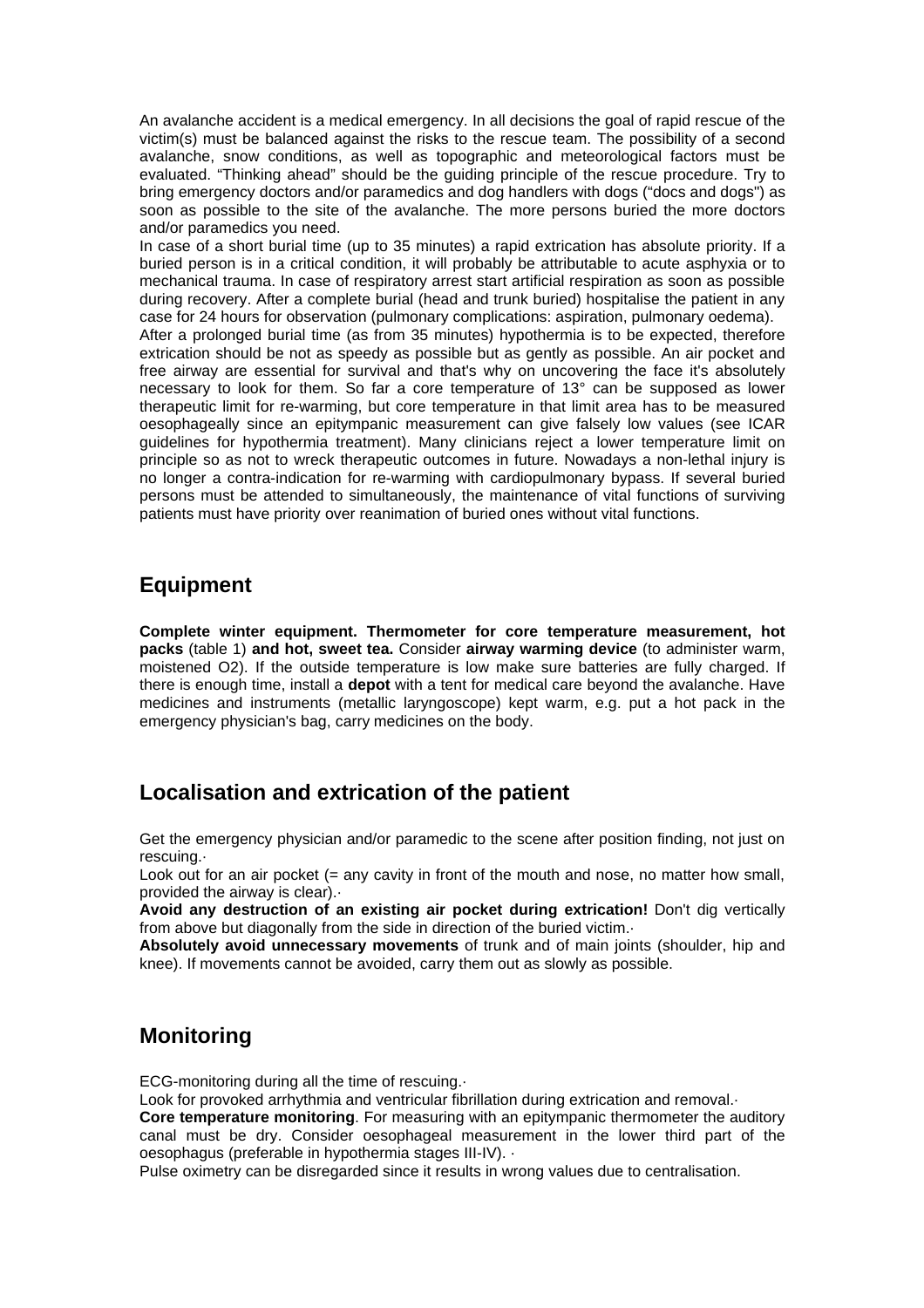## **Staging of hypothermia**

**Swiss staging** (table 1) has the advantage that it can be established by non-medical rescuers, since it is not based on measurement of the core temperature.

**Hypothermia I: patient alert, shivering (core temperature about 35-32ºC [95-89,6º F]) Hypothermia II: patient drowsy, non-shivering (core temp. about 32-28ºC [89,6-82,4º F]) Hypothermia III: patient unconscious (core temperature about 28-24ºC [82,4-75,2º F]) Hypothermia IV: patient not breathing (core temperature < 24º C [< 75,2º F])**

# *Assessment of the patient and On-site Treatment*

Single steps are shown in figure 1. In all cases: core temperature and ECG monitoring, oxygen inhalation, insulation in supine position (table 1). Consider airway warming. 0.9% NaCl and/or 5% glucose only if an intravenous line can be established within a few minutes. The administration of ACLS drugs, including epinephrine and vasopressin, is not recommended so far in hypothermia stages III – IV, since cardioactive drugs may have arrhythmogenic effects and can accumulate to toxic levels. In stages I – II, ACLS drugs may be administered, but with longer intervals between doses than in normothermic patients. Trauma treatment if indicated.

### **Patient alert or drowsy**

**Change wet clothing** without unnecessary movements (cutting).· **Hot sweet drinks** as long as swallow reflex preserved.· **Nearest hospital** with intensive-care unit.

### **Patient unconscious**

**Intubation:** whether a hypothermia stage III patient has to be intubated at the site of the accident or not, is still a matter of discussion. For the intubation of a patient with protective reflexes an intravenous line is needed for the administration of medicine. The risk of further heat loss during the time of treatment and transport has to be evaluated in relation to the advantages of the intubation. Danger of provoked ventricular fibrillation is negligible.· **Be ready for resuscitation.·**

**Hospital with intensive care unit** and hypothermia experience or (preferably) unit with cardiopulmonary bypass.

### **Patient not breathing**

Exclude obvious fatal injuries.·

Start cardiopulmonary resuscitation, intubate the patient.·

Check burial time and/or core temperature·

Asystole: triage only by the emergency physician aiming to differentiate hypothermia stage IV from asphyxia and to bring patients with hypothermia stage IV for re-warming to a hospital with cardiopulmonary bypass. Criteria: burial time, core temperature, air pocket and airway.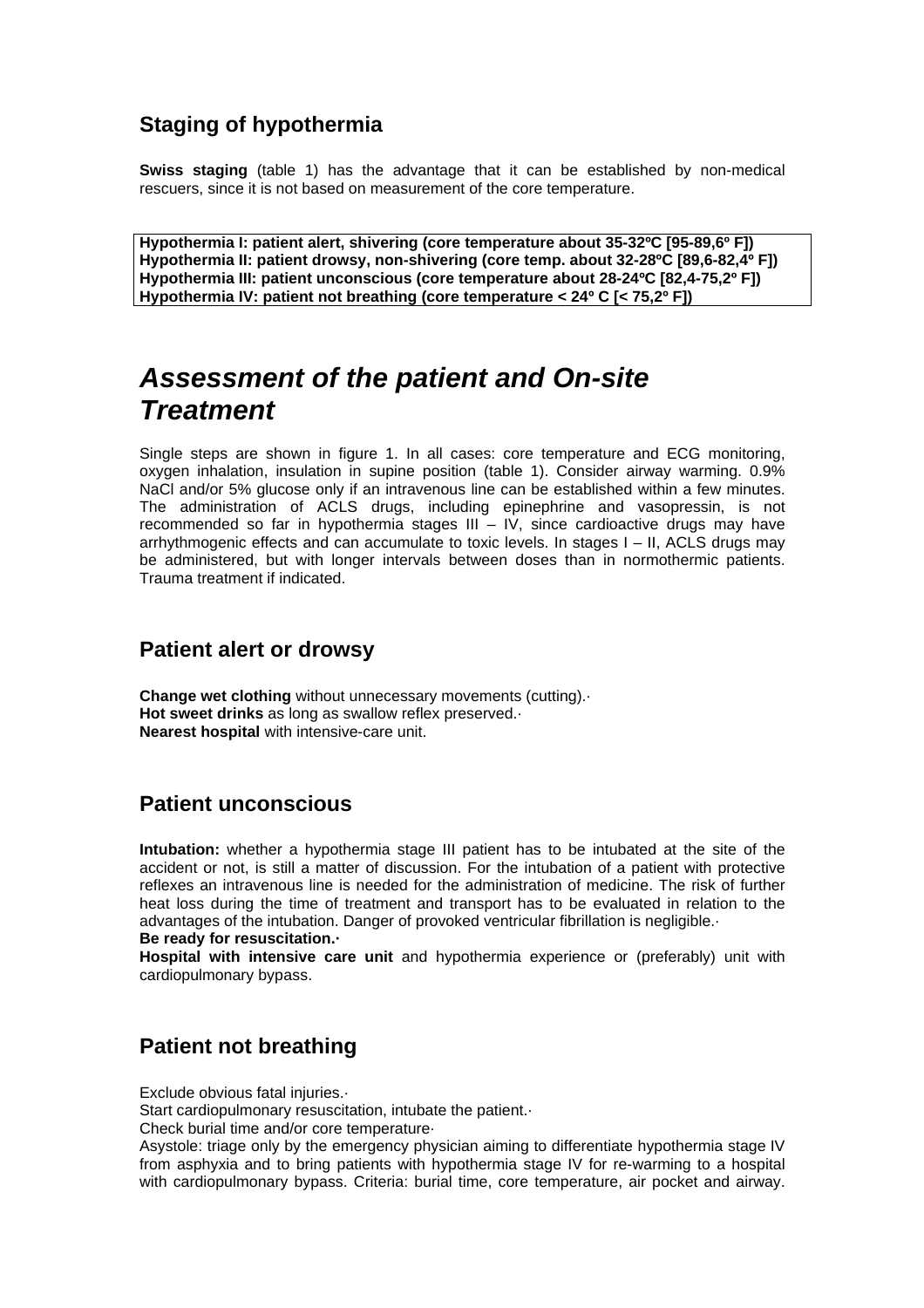The information about the air pocket and airway must be given by the emergency physician or by the rescuer. Core temperature must be measured immediately after the rescue, later measures are not reliable. Following situations are possible:

**Burial time = 35 minutes and/or core temperature = 32°C**: continue resuscitation, follow standard ACLS protocol. Successful: ? transport to the nearest hospital with intensivecare unit. In case of failure the emergency physician can establish death by "acute asphyxia".

**Burial time > 35 minutes and/or core temperature < 32°C**:·

- **Air pocket present and airway free (or uncertain):** suspect hypothermia stage IV. **Resuscitation must be continued** without break until re-warming. Therefore, start cardiopulmonary resuscitation only from the moment when an uninterrupted resuscitation is possible. Cardiopulmonary resuscitation as per normal guidelines. ? **Hospital with cardiopulmonary bypass** continuing cardiopulmonary resuscitation. Only if unit with cardiopulmonary bypass cannot be reached directly by road or aerial means: ? **nearest hospital** continuing resuscitation **for determination of serum potassium** (criterion of irreversibility). With values exceeding **12 mmol/l,** resuscitation can be stopped, with values of 12 mmol/l or less a further transport should follow – under constant resuscitation - for re-warming to a hospital with cardiopulmonary bypass (cave: haemolysis, rhabdomyolysis, see ICAR-guidelines for hypothermia treatment).·
- **No air pocket present and/or airway blocked:** resuscitation can be interrupted by the emergency physician and death "by asphyxia with subsequent cooling down" established. ·
- **Ventricular fibrillation at core temperature < 28° C:** electric defibrillation generally vain, up to 3 attempts with 200-300-360 ? **hospital with cardiopulmonary bypass** under constant resuscitation.

*Prevention of heat loss in all stages:insulation, hot packs 2 to 3 chemical hot bags, 1 aluminium foil, 2 wool blankets, 1 cap are needed. a) 2 to 3 chemical hot packs near the heart on thorax and upper part of abdomen, not directly on the skin. b) Before removing the patient prepare the stretcher with 2 wool blankets and 1 aluminium foil. c) On removing the patient avoid big movements. d) Wrap up the patient closely packed in the blankets and in the aluminium foil. e) Cap (30 - 50 % of body heat get lost over the head).*

*Table 1*

This paper has been discussed and accepted 1998 (Fanes Hut, Italy) and 1999 (Sonthofen, Germany) by the International Commission for Mountain Emergency Medicine by following members: Wiget U (President, Switzerland), Agazzi G (Italy), Aleraj B (Croatia), Beaufort J (Czech Republic), Bonthrone I (Great Britain), Brandt S (Italy), Elsensohn F (Austria), Escoda M (Andorra), Farstad G (Norway), Flora G (Austria), Forster H (Germany), Hora L (Rumania), Jakomet H (Switzerland), Krassen D (Bulgaria), Ledoux X (France), Marsigny B (France), Miko I (Slovakia), Morandeira JR (Spain), O´Gorman J (Ireland), Phleps W (Austria) Rammlmair G (Italy), Rheinberger P (Liechtenstein), Syme D (Great Britain), Swangard M (Canada), Tekavcic I (Slovenia), Thomas A (Germany), Zafren K (USA).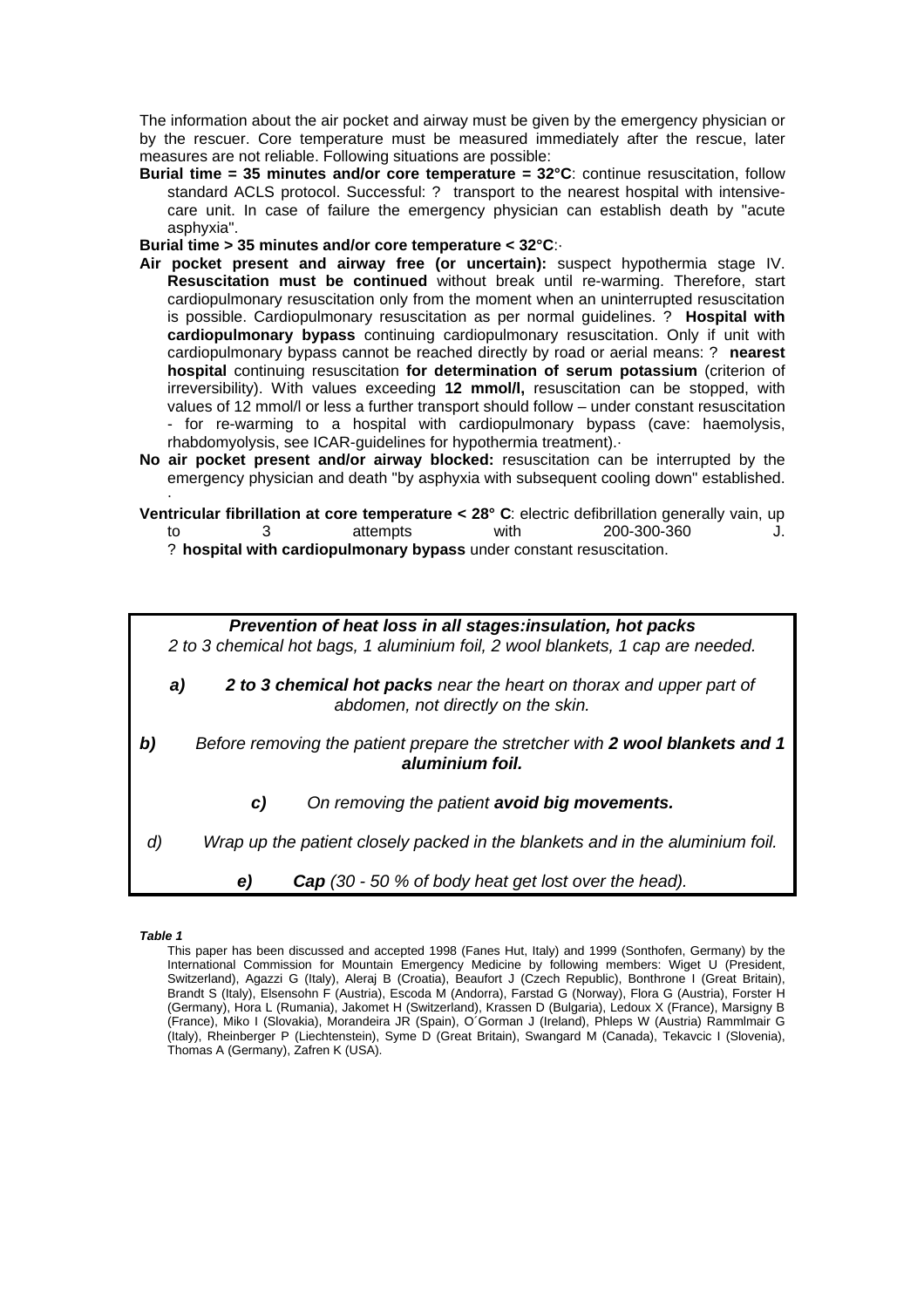#### *Literature:*

- 1. Armstrong BR, Armstrong RL, Williams K: Avalanches. In: Auerbach PS, Geehr EC (eds) Management of and Environmental Emergencies. CV Mosby Company, St. Louis, 423-451 (1989)
- 2. Brugger H, Durrer B, Adler-Kastner L: On-site triage of avalanche victims with asystole by the emergency doctor. Resuscitation 31:11-16 (1996)
- 3. Brugger H, Falk M, Adler Kastner L: Der Lawinennotfall. Neue Aspekte zu Pathophysiologie und Therapie von Lawinenverschütteten. Wien klin Wochenschr 109:145-59 (1997)
- 4. Brugger H, Durrer B, Adler-Kastner L, Falk M, Tschirky F: Field management of avalanche victims. Resuscitation 51:7-15 (2001)
- 5. Danzl DF: Accidental hypothermia. In: Rosen et al. (eds) Emergency medicine: concepts and clinical practice, ed 2, St. Louis, Mosby (1988)
- 6. Danzl DF, Pozos RS, Hamlet MP. Management of Wilderness and Environmental Emergencies. St. Louis: CV Mosby Company (1989)
- 7. Durrer B: Hypothermie im Gebirge: Ärztliche Maßnahmen am Unfallort. Österreichisches Journal für Sportmedizin 2:50-54 (1991)
- 8. Durrer B, Brugger H: Dilemmas of the rescue doctor in treating hypothermia and frostbite. International Congress of Mountain Medicine François-Xavier Bagnoud August 27-30, Interlaken. Abstract book 42-44 (1997)
- 9. Durrer B, Brugger H, Syme D: Advanced Challenges in Resuscitation: Special Challenges in ECC Hypothermia. Resuscitation 50:243-245 (2001)
- 10. Falk M, Brugger H, Adler-Kastner L: Avalanche survival chances. Nature 368:21 (1994)
- 11. Gabl K, Lackinger B et al: Lawinenhandbuch. Tyrolia Verlag Innsbruck Wien (1996)
- 12. Kornberger E, Posch G, Koller J: Die Wertigkeit der Körperkerntemperaturmessung beim Lawinenunfall und ihre technischen Probleme. 11. Int. Bergrettungsärztetagung Innsbruck (1989)
- 13. Larach MG: Accidental hypothermia. Lancet 8948:493 (1995)
- 14. Locher T, Walpoth BH: Differentialdiagnose des Herzkreislaufstillstands hypothermer Lawinenopfer: retrospektive Analyse von 32 Lawinenunfällen. Schweizerische Rundschau für Medizin 85-41:1275-1282 (1996)
- 15. Mair P, Kornberger E, Furtwängler W, Balogh D, Antretter H: Prognostic markers in patients with severe accidental hypothermia and cardiocirculatory arrest. Resuscitation 27:47-54 (1994)
- 16. Stalsberg H, Albretesen C, Gilbert M, Kearney M et al: Mechanism of death in avalanche victims. Virchows Archiv 414:415-22 (1989)